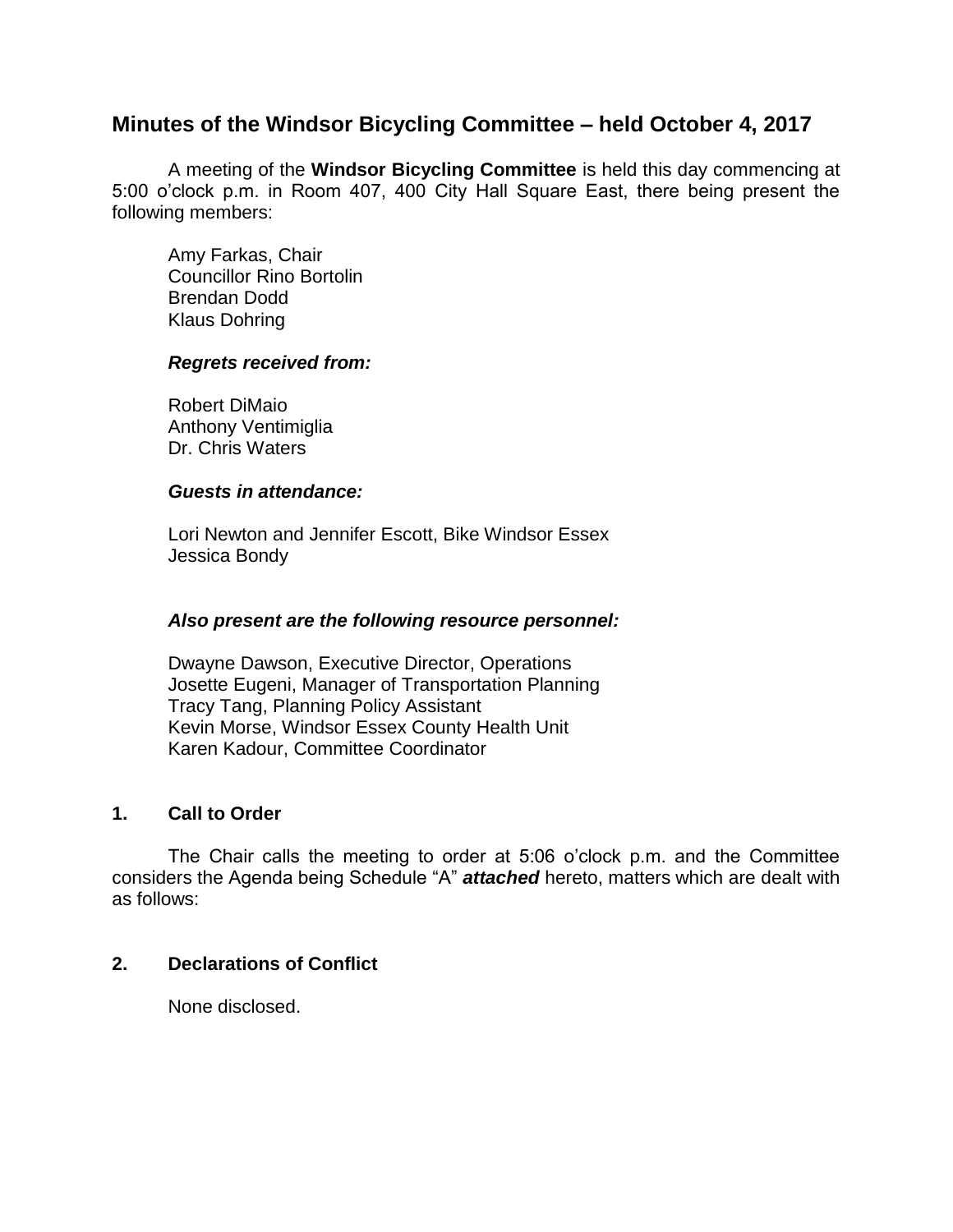## **3. Adoption of the Minutes**

Moved by Councillor Bortolin, seconded by B. Dodd,

That the minutes of the Windsor Bicycling Committee of its meeting held August 17, 2017 **BE ADOPTED** as presented.

Carried.

### **4. Presentations**

## **4.1 Complete Streets Policy**

Tracy Tang, Co-op Student, Planning Department is present to provide a presentation relating to the Complete Streets Policy. The PowerPoint entitled "Response to CQ12-2017: Implementing a Policy for Complete Streets October 4, 2017" is distributed and *attached* as Appendix "A". Highlights of the presentation are as follows:

- Complete streets are multi-modal streets that are designed, operated and maintained in order to allow for the safe, convenient and comfortable travel of all users.
- The needs of all persons should be adequately addressed in the design of a complete street.
- No one-size fits-all design for complete streets; complete streets are designed to suit their context.
- In terms of benefits and opportunities, complete streets will provide for the following:
	- o reduce injuries/fatalities, traffic congestion
	- o make all users feel safe, comfortable
	- o provide opportunities for those who do not drive
	- o promote active lifestyles
	- o encourage social interaction
	- o improve urban atmosphere
	- o enhance community sense of pride
	- o reduce air pollution and Greenhouse Gas emissions
	- o mitigate urban heat island effect
	- o reduce urban runoff
	- o attract customers and revenue
	- o influence real estate market

K. Dohring encourages the implementation of a Complete Streets Policy with physical separation for cyclists.

Moved by K. Dohring, seconded by B. Dodd,

That the "Response to CQ12-2017: Implementing a Policy for Complete Streets – October 4, 2017" provided by Tracy Tang, Planning Department **BE RECEIVED**. Carried.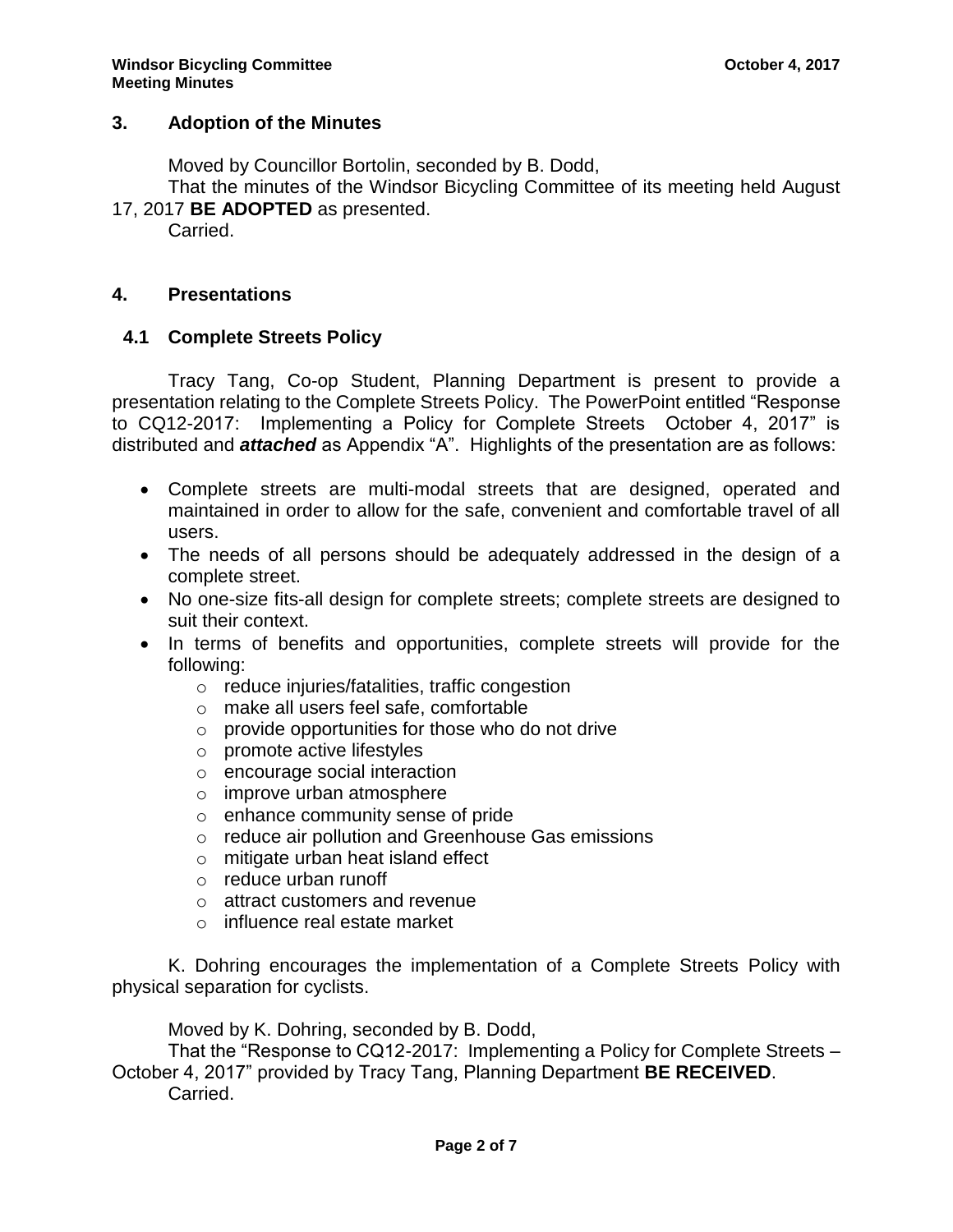## **4.2 What the B\*ike is going on?**

Lori Newton, Bike Windsor Essex is present and provides the following information relating to the "What the B\*ike is going on?" initiative:

- "Rolling Summit" Ward Bike Rides and Picnics to be held on Saturdays and Sundays in October 2017.
- Each slow ride will take place in five areas and will explore existing cycling infrastructure. Following the ride, cyclists will proceed to a park to identify, map and discuss what they would like to see, i.e. from bike lanes to bike parking.
- Picnics will also be included soup and scones from Riverside Pie Company and Rino's Kitchen.
- All City Councillors have been invited to participate in the events.
- A survey will be conducted and statistics will be provided in a report to City Council and the Windsor Bicycling Committee.

### **Get Lit! Campaign**

L. Newton provides an overview of the Get Lit! Campaign as follows:

- The Bike Windsor Essex tent will be set up in four locations throughout the city and unlit cyclists will be flagged down as they pass. Education on the importance of bike lights along with the installation of bike lights will be provided.
- Ontario law requires that bicycles be equipped with a front white light and either a rear red reflector or a rear red light, from half an hour before sunset to half an hour after sunrise.

Moved by B. Dodd, seconded by K. Dohring,

That the presentations entitled "What the B\*ike is going on?" and the Get Lit Campaign provided by Lori Newton, Bike Windsor Essex **BE RECEIVED.**

Carried.

## **5. Business Items**

### **5.1 Fall 2017 Public Service Announcements (PSA's)**

The Chair suggests partnering with Bike Windsor Essex to provide lights for the Get Lit! Campaign.

Councillor Bortolin proposes the use of existing cycling videos, i.e. Share the Road and to air the PSA's as soon as possible.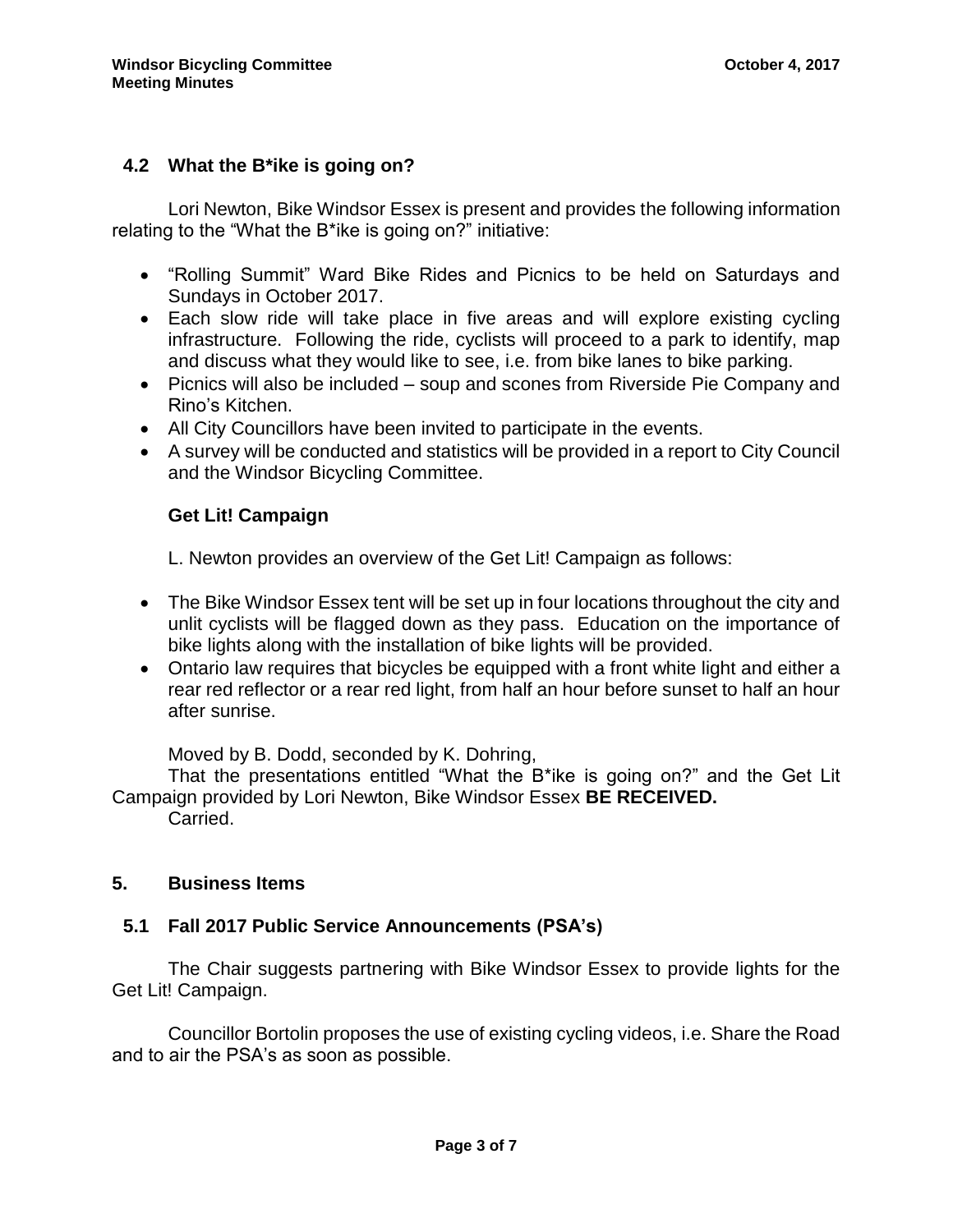#### **5.2 Revisiting the Windsor Bicycling Committee Mandate**

Councillor Bortolin notes as there is one year remaining in the WBC committee's term, that the discussion relating to changing the name of the WBC to the Active Transportation Committee be deferred to the 2018-2021 new term of the committee.

In response to a question asked by K. Dohring regarding the tracking of the number of injuries/accidents relating to cycling, J. Eugeni responds if the accident/incident is not reported, there are no statistics available. K. Dohring shared his opinion that all cycling related incidents should be reported and tracked.

The Chair states cyclists should be encouraged to report accidents/incidents.

B. Dodd indicates the Road Watch Program is a tool that could be used to address erratic driving and violations of the one metre rule. He adds accidents/incidents that do not involve a motor vehicle are not reported to the Ministry of Transportation.

The Chair requests the statistics relating to the Bike Safety Enforcement Week be provided by Windsor Police Services to the WBC and Administration.

### **5.3 Update – Ontario Municipal Commuter Cycling Program Funding**

No report.

### **5.4 Upcoming Reports and Projects**

J. Eugeni provides the following upcoming projects which are identified on the City of Windsor Website with maps at [www.WindsorEAs.ca](http://www.windsoreas.ca/) :

- o Howard Avenue Lake Trail Drive to Havens Drive: Bike Lanes (*[Howard](http://www.citywindsor.ca/residents/Construction/Environmental-Assessments-Master-Plans/Documents/SA-008%20howard%20avenue.pdf)  [Avenue map\)](http://www.citywindsor.ca/residents/Construction/Environmental-Assessments-Master-Plans/Documents/SA-008%20howard%20avenue.pdf)*
- o Little River Boulevard Radcliff Avenue to East City Limit: Multi-use Trail (*[Little River Boulevard](http://www.citywindsor.ca/residents/Construction/Environmental-Assessments-Master-Plans/Documents/SA-005%20little%20river%20boulevard.pdf) map*)
- o Malden Road South City Limit to Armanda Street: Sharrows and Paved Shoulder - (*[Malden Road](http://www.citywindsor.ca/residents/Construction/Environmental-Assessments-Master-Plans/Documents/SA-001%20malden%20road.pdf) map*)
- o North Service Road Elsmere Avenue to Conservation Drive: Bike Lanes (*[North Service Road map](http://www.citywindsor.ca/residents/Construction/Environmental-Assessments-Master-Plans/Documents/SA-003%20north%20service%20road.pdf)*)
- o Pillette Road Tecumseh Road E to South National Street: Bike Lanes (*[Pillette Road map](http://www.citywindsor.ca/residents/Construction/Environmental-Assessments-Master-Plans/Documents/SA-006%20pillette%20road.pdf)*)
- o Rivard Avenue [Adstoll Avenue to Queen Elizabeth Drive: Sharrows /](http://www.citywindsor.ca/residents/Construction/Environmental-Assessments-Master-Plans/Documents/Rivard%20St%20Bike%20Lanes%20Letter%20-%20pdf%20-%20Adobe%20Acrobat%20Pro.pdf)  [Signed Route](http://www.citywindsor.ca/residents/Construction/Environmental-Assessments-Master-Plans/Documents/Rivard%20St%20Bike%20Lanes%20Letter%20-%20pdf%20-%20Adobe%20Acrobat%20Pro.pdf) - (*[Rivard Avenue](http://www.citywindsor.ca/residents/Construction/Environmental-Assessments-Master-Plans/Documents/SA-007%20rivard%20avenue.pdf) map*)
- o South Cameron Boulevard Northwood Street to Totten Street: Paved Shoulder - (*[South Cameron Boulevard](http://www.citywindsor.ca/residents/Construction/Environmental-Assessments-Master-Plans/Documents/SA-002%20south%20cameron%20boulevard.pdf) map*)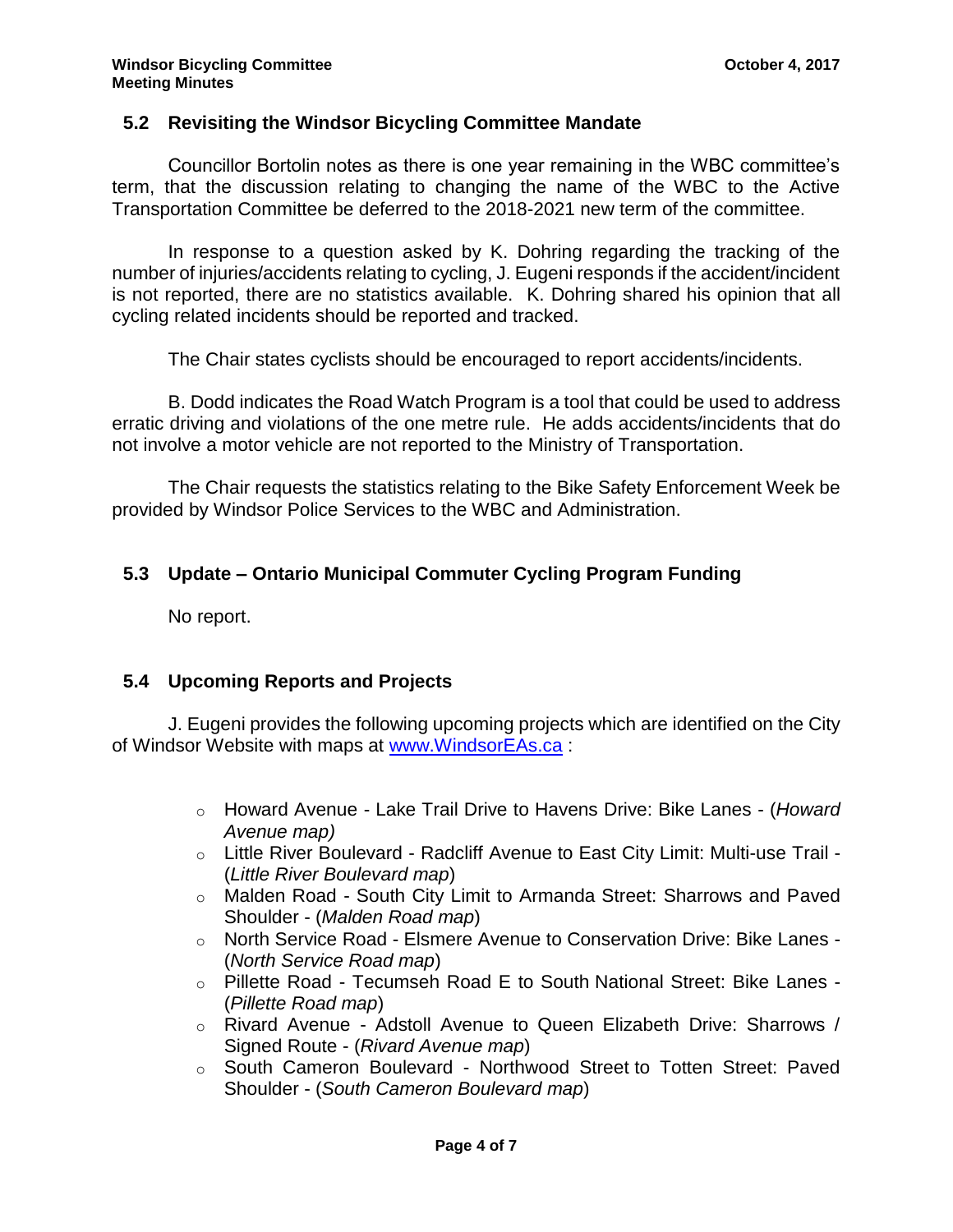o Walker Business Park Trail - Walker Road to Deziel Drive: Multi-use Trail - (*[Walker Business Park Trail](http://www.citywindsor.ca/residents/Construction/Environmental-Assessments-Master-Plans/Documents/SA-004%20walker%20business%20park%20trail.pdf) map*)

## **6. New Business**

Discussion ensues regarding the use of bike lockers at the Pelissier Street Garage and the methodology for patrons to use the lockers effectively as there is limited uptake. J. Eugeni responds the bike lockers were always intended as a monthly rental.

The Chair suggests lockers be located at the Windsor International Aquatic and Training Centre.

The Chair confirms she will provide information to Administration regarding a funding announcement from the Ministry of Tourism, Culture and Sport for lockers and bike parking.

## **7. Date of Next Meeting**

The next meeting will be held on a date to be determined in February 2018.

## **8. Adjournment**

There being no further business, the meeting is adjourned at 6:25 o'clock p.m.

\_\_\_\_\_\_\_\_\_\_\_\_\_\_\_\_\_\_\_\_\_\_\_\_\_\_\_\_\_\_\_\_\_\_ **CHAIR** 

\_\_\_\_\_\_\_\_\_\_\_\_\_\_\_\_\_\_\_\_\_\_\_\_\_\_\_\_\_\_\_\_\_\_ COMMITTEE COORDINATOR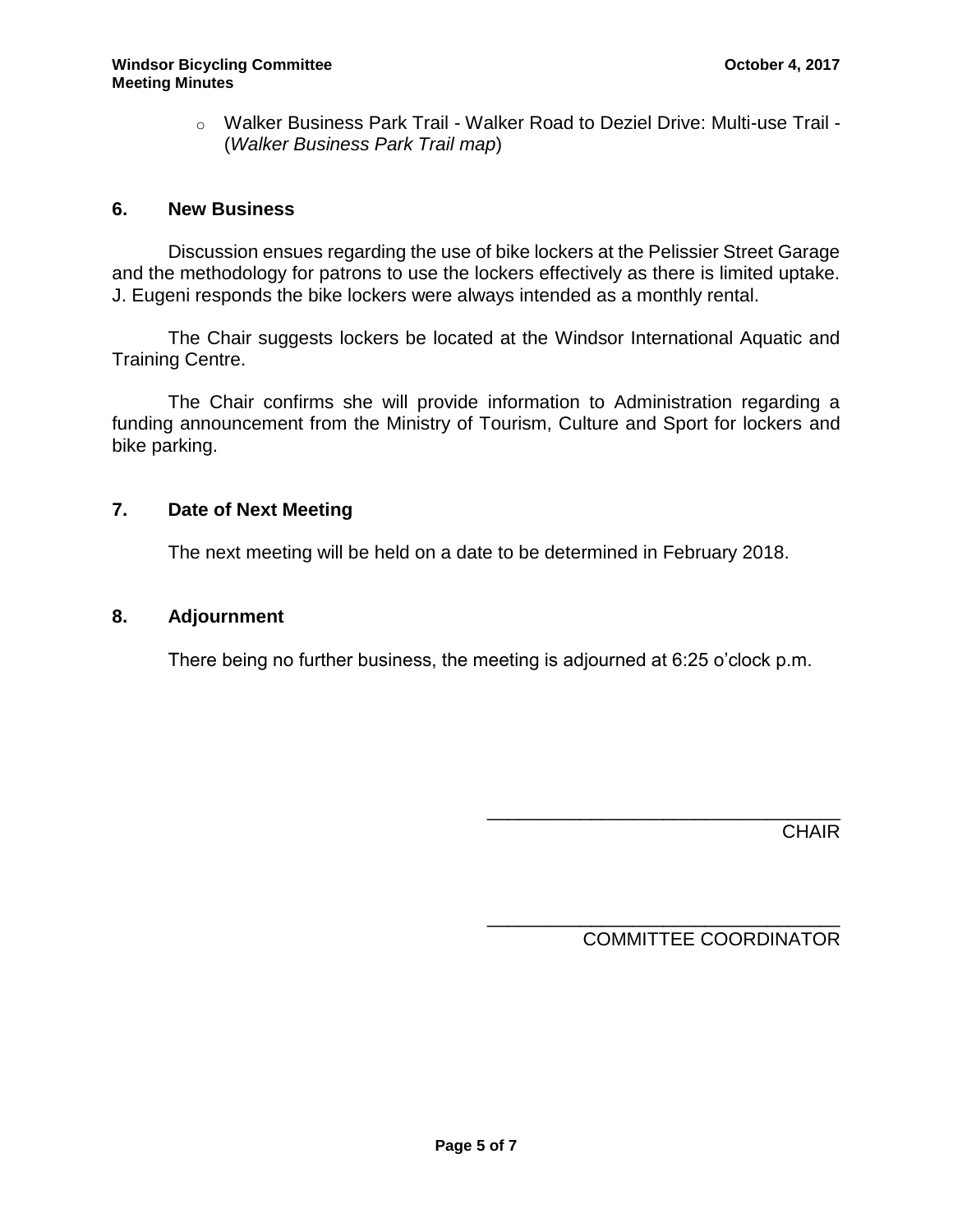# **AGENDA** and Schedule "A" to the minutes of the **Windsor Bicycling Committee** meeting held **Wednesday, October 4, 2017 at 5:00 o'clock p.m. Room 407, 400 City Hall Square East**



## **1. Call to Order**

## **2 Declarations of Conflict**

### **3. Adoption of the Minutes**

Adoption of the minutes of the meeting held August 17, 2017 – *(previously e-mailed)*

### **4. Presentations**

- **4.1** Tracy Tang, Co-Op Student, Planning Department to provide a PowerPoint Presentation relating to the Complete Streets Policy. The report entitled "Response to CQ 12-2017: Implementing a Policy for Complete Streets – *attached*.
- **4.2** "What the B\*KE is going on? Ward Rides, Presentation by Lori Newton, Bike Windsor Essex. Flyer regarding "what the B\*KE is going on? – *attached.*

### **5. Business Items**

- **5.1 Fall 2017 Public Services Announcements**
- **5.2 Revisiting the Windsor Bicycling Committee Mandate** The current WBC Terms of Reference/Mandate 2013 is *attached*.
- **5.3 Update – Ontario Municipal Commuter Cycling Program Funding**